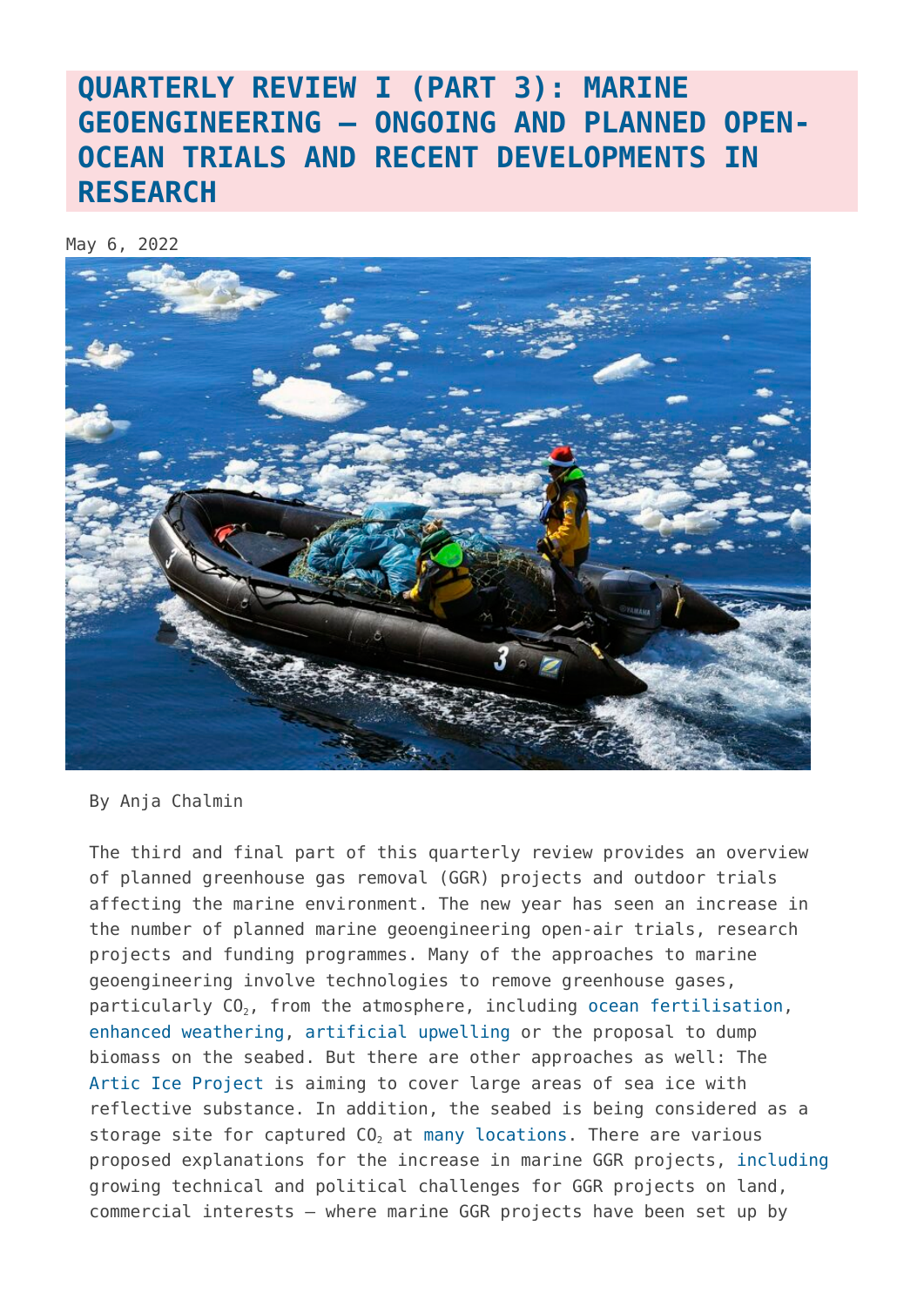entrepreneurs or are intended to appeal to entrepreneurs, and also the [higher concentration](https://pubs.acs.org/doi/full/10.1021/acssuschemeng.0c08561) of  $CO<sub>2</sub>$  in water compared to ambient air. But one commonality among the various approaches to marine geoengineering is that they do not address the root cause of climate change. Additionally, marine geoengineering is associated with numerous and sometimes unpredictable risks to the marine environment, e.g., threats to the marine food web, oxygen depletion, increased release of methane, potential effects on marine biochemical processes, harmful toxinproducing algal blooms as well as potential transboundary effects on fisheries, coastal communities and weather patterns. None of the proposed marine geoengineering technologies have proven successful so far – although some of them have been researched for decades. The potential risks alone speak against their use as well as further research.

# **MARINE GEOENGINEERING – ONGOING AND PLANNED FIELD TRIALS**



Fig 1: ongoing and planned marine field trials. Source: [world map on](https://map.geoengineeringmonitor.org/) [geoengineering map,](https://map.geoengineeringmonitor.org/) prepared by ETC Group and the Heinrich Boell Foundation

Table 1: Planned and ongoing marine field trials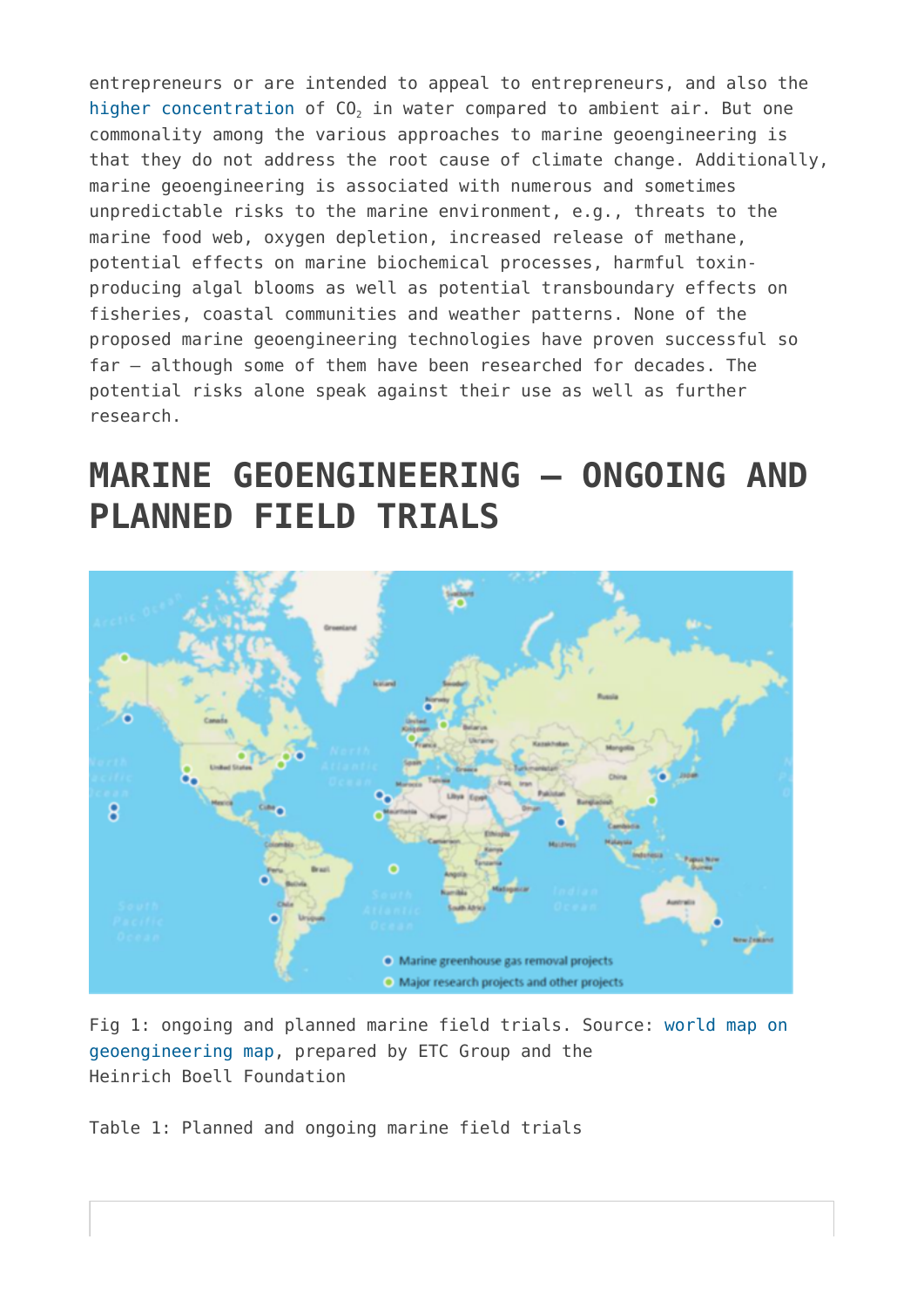| Project                                                     | Type of GE                                                          | Location(s)                                                                       | Period of<br>time                          | <b>Scale</b>                                                   |
|-------------------------------------------------------------|---------------------------------------------------------------------|-----------------------------------------------------------------------------------|--------------------------------------------|----------------------------------------------------------------|
| Arctic Ice<br>Project<br>(former<br>Ice911)                 | reflective<br>substance<br>for<br>covering<br>Arctic or<br>land ice | Svalbard,<br>Norway                                                               | not<br>available                           | not available                                                  |
| $ ^{\prime\prime}$ $-$                                      | $\overline{\phantom{a}}$ $\overline{\phantom{a}}$                   | North Meadow<br>Lake, USA                                                         | since<br>winter<br>2015/2016               | $17,500$ m <sup>2</sup> (not<br>available since<br>2019)       |
| $\mathcal{L}^H$ .                                           | $ ^{\prime\prime}$ $-$                                              | Lake Elmo,<br><b>USA</b>                                                          | since<br>~2012                             | pond, 27m diameter                                             |
| $\overline{\phantom{a}}$ $\overline{\phantom{a}}$           | $\mathcal{L}^H$ .                                                   | Lake Serene,<br><b>USA</b>                                                        | since<br>~2014                             | not available                                                  |
| $\mathcal{L}^H$ .                                           | $\mathcal{L}^H$ .                                                   | and further<br>sites, e.g.,<br>Canadian<br>SERF, Fram<br>Strait,<br>Beaufort Gyre |                                            |                                                                |
| <b>Bright Ice</b><br>Initiative                             | Please see<br>Arctic Ice<br>Project                                 | Himalaya,<br>Greenland,<br>further<br>locations                                   | Since<br>March 2022                        | not yet available                                              |
| WhaleX:<br>University of<br>Sydney &<br>partners            | 0F                                                                  | off Port<br>Botany in New<br>South Wales,<br>Australia                            | December<br>2021                           | 300 l of nutrient<br>solution                                  |
| $\overline{\phantom{a}}$ $\overline{\phantom{a}}$           | $ ^{\prime\prime}$ $-$                                              | $\mathbb{Z}^H$ .                                                                  | January<br>$2022$ (?)                      | 2,000 l of solution                                            |
| $\Box^H \Box$                                               | $\mathcal{L}^H$ .                                                   | $\Box^H \Box$                                                                     | not<br>available                           | trial area: 225 km <sup>2</sup>                                |
| Centre of<br>Climate<br>Repair (CCRC)<br>& local<br>partner | 0F                                                                  | Arabian Sea,<br>India                                                             | $~\sim$ April<br>2022                      | not available                                                  |
| $\overline{\phantom{a}}$ $\overline{\phantom{a}}$           | $\Box^H \Box$                                                       | Hawaii, USA                                                                       | not<br>available                           | not available                                                  |
| $ ^{\prime\prime}$ $-$                                      | $\mathcal{L}^H$ .                                                   | South Korea                                                                       | not<br>available                           | not available                                                  |
| 0PR<br>Alaska Inc.<br>(former<br>Planktos Inc.)             | 0F                                                                  | Gulf of<br>Alaska, south<br>of Kodiak                                             | not<br>available,<br>three-year<br>project | 100 t of iron<br>fertilizer, over<br>$-26,000$ km <sup>2</sup> |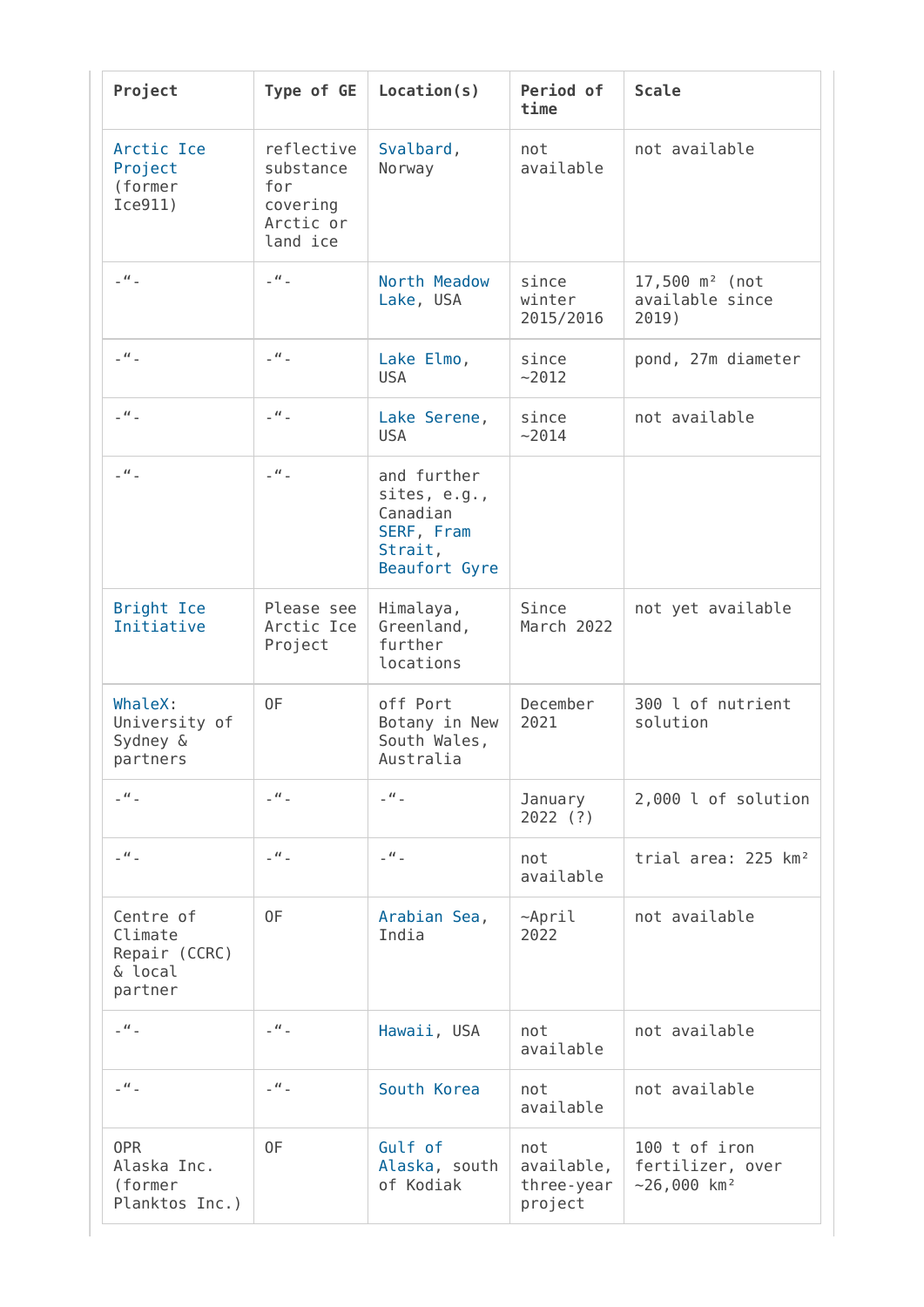| <b>Oceaneos</b>                     | 0F                                                | Coast off<br>Peru                                                                                                                 | not<br>available      | Departments of Ica,<br>Arequipa y Moquegua             |
|-------------------------------------|---------------------------------------------------|-----------------------------------------------------------------------------------------------------------------------------------|-----------------------|--------------------------------------------------------|
| $ ^{\prime\prime}$ $-$              | $ ^{\prime\prime}$ $-$                            | Coast off<br>Chile                                                                                                                | not<br>available      | 10 t of iron<br>fertilizer                             |
| Climos Inc.                         | 0F                                                | not available                                                                                                                     | not<br>available      | not available                                          |
| Nualgi<br>America Inc               | 0F                                                | not available                                                                                                                     | not<br>available      | not available                                          |
| Project Vesta                       | EW                                                | Northern<br>Caribbean                                                                                                             | announced<br>for 2022 | two beaches                                            |
| $ ^{\prime\prime}$ $-$              | $\overline{\phantom{a}}$ $\overline{\phantom{a}}$ | Project Vesta<br>is looking<br>for further<br>trial sites,<br>e.g., in<br>the US,<br>France, in<br>the<br>Caribbean,<br>and India | not<br>available      | not available                                          |
| <b>OceanNETs</b><br>project         | EW                                                | off Bergen,<br>Norway                                                                                                             | May 2022              | offshore trials in<br>mesocosms                        |
| RETAKE project                      | EW                                                | Baltic Sea                                                                                                                        | not<br>available      | offshore trials in<br>mesocosms                        |
| Planetary<br>Technology<br>Inc.     | EW                                                | not available                                                                                                                     | not<br>available      | demonstration plant                                    |
| ONCE project                        | AU, EW                                            | off China                                                                                                                         | since 2020            | test platform in<br>the open sea                       |
| Ocean-Based<br>Climate<br>Solutions | AU                                                | Canary Island<br>waters, Spain                                                                                                    | July 2022             | demonstration-scale<br>trial                           |
| <b>Blue Fields</b><br>project       | AU                                                | off West<br>Hawaii, USA                                                                                                           | not<br>available      | 40 m <sup>2</sup> swimming<br>platform, 300 m<br>pipes |
| Trophic                             | AU                                                | Gulf of<br>Maine, USA                                                                                                             | since<br>$-2020$      | small-scale trial                                      |
| Seafields<br>Solutions Ltd.         | AU                                                | off Cape<br>Verde                                                                                                                 | spring<br>2023        | technology test                                        |
| $\Box^H \Box$                       | Algae, AU                                         | off<br>Ascension, UK                                                                                                              | 2023                  | pilot plant                                            |
| Running Tide                        | Algae                                             | Gulf of<br>Maine, USA                                                                                                             | since 2018            | small-scale pilot<br>trial                             |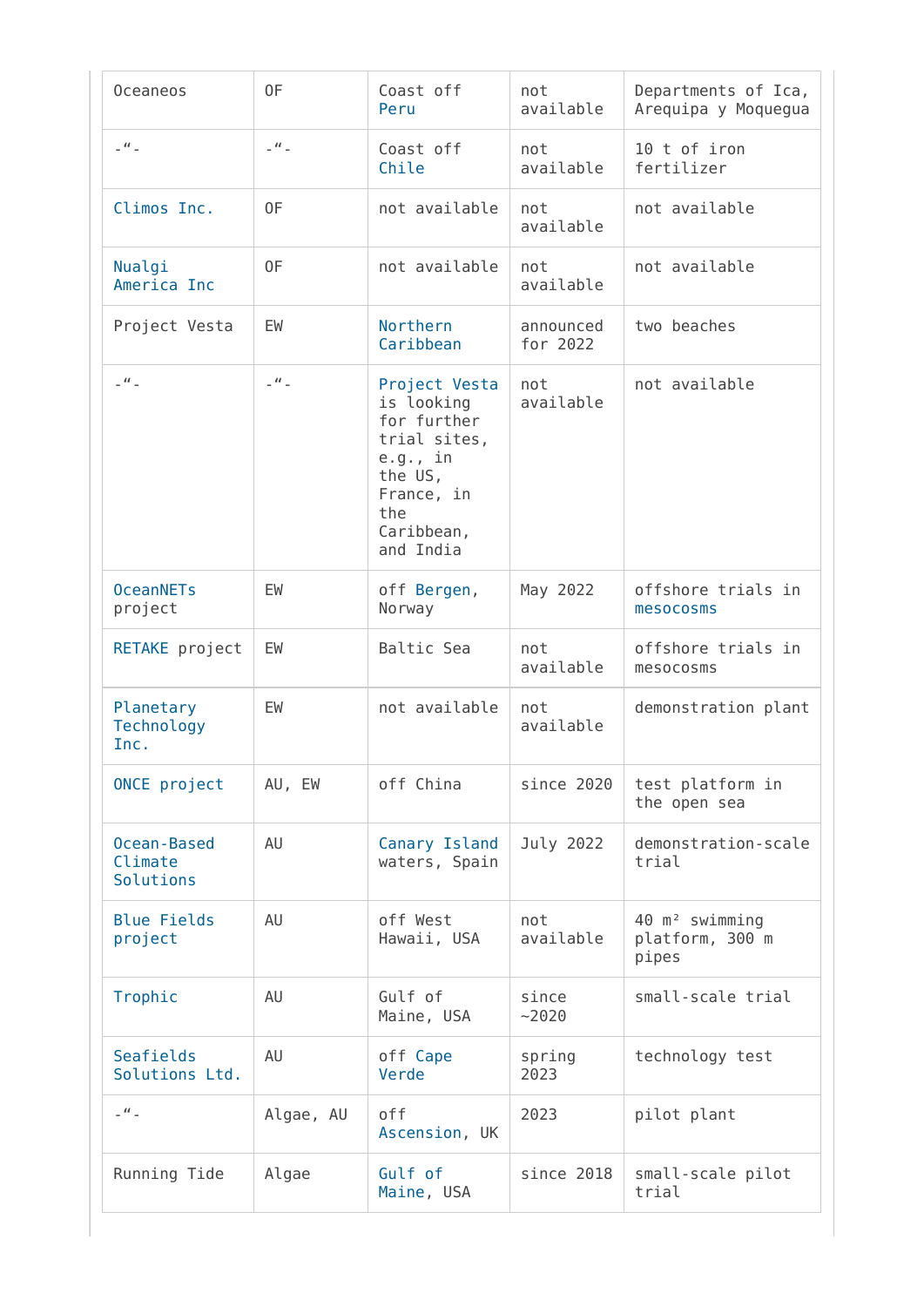| <b>SeaCURE</b><br>project                               | Marine CDR                 | not available           | not<br>available | pilot plant                     |
|---------------------------------------------------------|----------------------------|-------------------------|------------------|---------------------------------|
| AIMS3 project<br>(example<br>project,<br>many<br>marine | CO <sub>2</sub><br>storage | "Mid-Atlantic<br>Ridge" | not<br>available | drilling and $CO2$<br>injection |

### **ARCTIC ICE PROJECT: MANY TONS OF COVER SUBSTANCE ARE TO BE DEPLOYED IN SENSITIVE ARCTIC AREAS**

The [Arctic Ice Project](https://map.geoengineeringmonitor.org/other/arctic-ice-project-(former-ice911)-beaufort-gyre) suggests covering land and sea ice in the arctic with a layer of floating reflective substance to slow down the melting of the ice and/or to restore the ice. The proposed cover substance is a reflective silica glass, consists mostly of silicon dioxide and has the form of tiny hollow glass spheres. Since 2018, the project looks for funding and governmental permissions to carry out large-scale testing and deployment, proposing to cover up to  $100,000$  km<sup>2</sup> with silica glass, e.g., in selected arctic regions or in glacier areas. At a large scale, the project would involve spreading tonnes of cover material, which may [severely impact](https://www.geoengineeringmonitor.org/2018/04/ice-911-geoengineering-experiment-briefing/) animals and plants as well as change global weather patterns in unpredictable ways. Since 2010, the Arctic Ice Project has conducted outdoor trials at six field sites and is currently conducting field trials on frozen lakes at [three sites](https://www.arcticiceproject.org/our-approach/) during the winter months. The project's largest test site is the [Arctic North Meadow Lake](https://map.geoengineeringmonitor.org/other/arctic-ice-project-(former-ice911)-north-meadow-lake) near Utqiagvik in Alaska. Further tests have been conducted at [Lake Elmo](https://map.geoengineeringmonitor.org/other/arctic-ice-project-(former-ice911)-lake-elmo), Minnesota and [Serene Lake](https://map.geoengineeringmonitor.org/other/arctic-ice-project-(former-ice911)-serene-lake), California. At the end of December 2021, the Arctic Ice Project [reported](https://www.arcticiceproject.org/wp-content/uploads/2021/12/Annual-Report-2020-21-Dec-8.pdf) a multi-year, multi-million-dollar collaboration with the Norwegian research organisation SINTEF. In addition to financial support, SINTEF will also provide field support for the [experiments](https://map.geoengineeringmonitor.org/other/arctic-ice-project-(former-ice911)-svalbard). The Arctic Ice Project has been planning to test its cover substance on sea ice for some time – and this is now [planned](https://www.arcticiceproject.org/the-project/) [to happen](https://www.arcticiceproject.org/the-project/) in cooperation with SINTEF: "*SINTEF scientists have already identified field test locations in Svalbard, north of the Arctic Circle […]. We still need to secure permits and additional funding*"

The **[Bright Ice Initiative](https://map.geoengineeringmonitor.org/other/bright-ice-initiative)** has the same founder, Leslie Field, as the Arctic Ice Project (AIP). The Initiative was registered in California in March 2022 and is [seeking funding](https://donorbox.org/save-our-glaciers-concert) to conduct outdoor tests using the AIP technology described above in the Himalayas and Greenland. According to the Initiative's website, other possible test sites with sea and glacier ice are in the company's focus, including Iceland, Canada and Alaska. At this stage, it is not yet clear how the Artic Ice Project and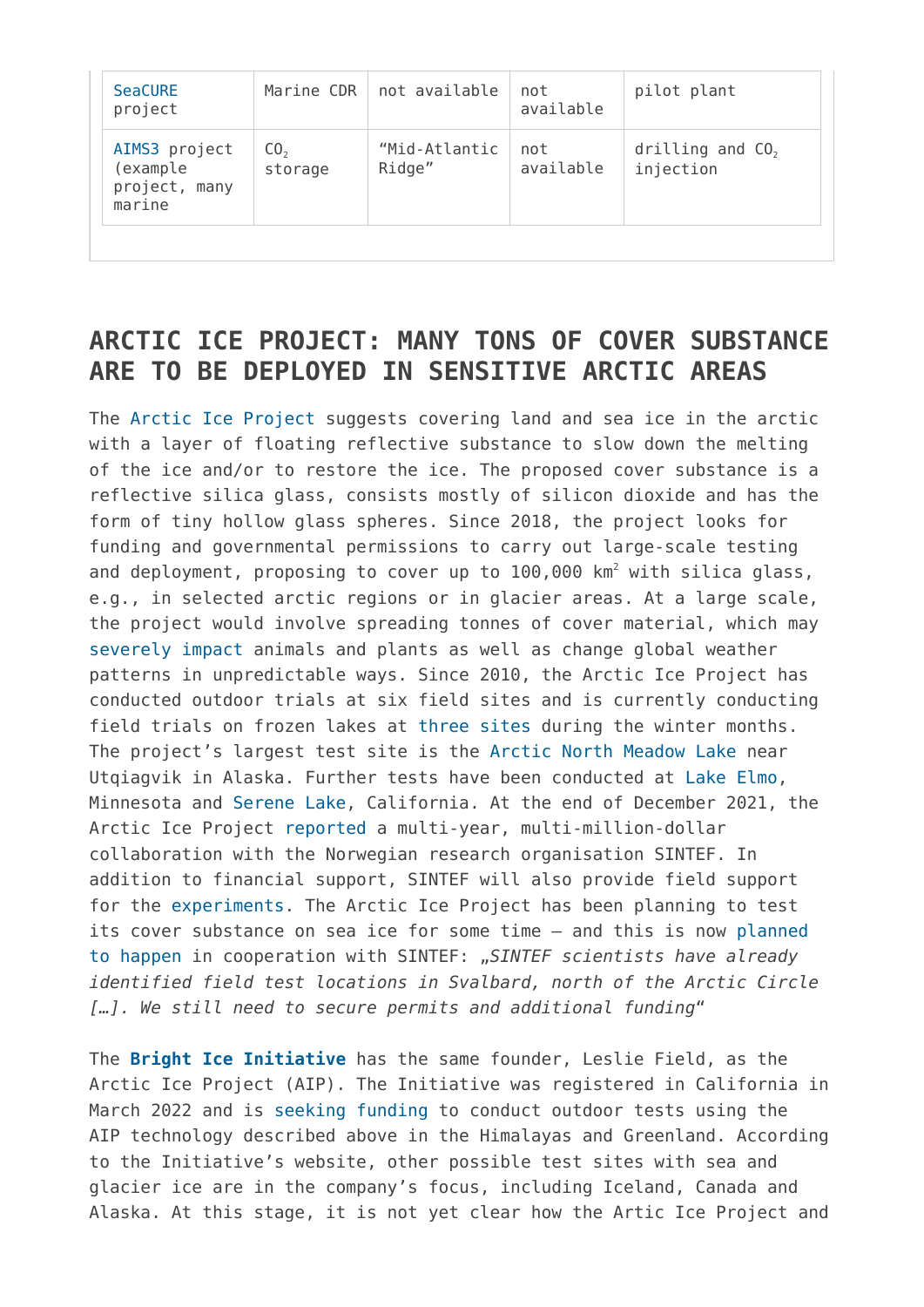the Bright Ice Initiative will collaborate. In mid-March 2022, Leslie Field and Tom Light, AIP's executive director, jointly [campaigned](https://joinanimalia.com/podcast/how-we-can-save-the-arctic/) for funding and permits for outdoor testing.

### **SEVERAL COMPANIES AND RESEARCH PROJECTS ARE ENDANGERING THE MARINE ENVIRONMENT WITH THEIR PLANS TO DUMP FERTILIZER IN OCEAN AREAS**

The companies and research institutions currently conducting or planning ocean fertilization experiments are located in North America, the UK and Australia. However, many of the experiments are planned for the coasts of other countries.

**The [WhaleX project](https://map.geoengineeringmonitor.org/ggr/whalex)** aims to conduct a larger-scale ocean fertilization experiment off the Australian coast. This would follow their first experiment in December 2021, dumping 300 litres of fertilizer into the ocean off Sydney. The trials are led by Edwina Tanner, University of Sydney. The Australian [Ocean Nourishment Corporation \(ONC\)](https://map.geoengineeringmonitor.org/ggr/onc-onf-(eos)-) is another participant in the project. ONC is a commercial company, which has been advertising its self-developed ocean fertilization technology since 2004. In 2007, ONC tried to add 500 tonnes of urea to the [Sulu Sea](https://map.geoengineeringmonitor.org/ggr/sulu-sea-(onc)), between Malaysia and Philippines. A campaign organised by a coalition of civil society groups and Philippine government forced ONC to cancel the trial. In [Morocco,](https://map.geoengineeringmonitor.org/ggr/onc-onf-ocean-fertilization-near-el-jadida) ONC also attempted unsuccessfully to conduct an experiment on ocean fertilization. As the term ocean fertilization is – rightly – associated with negative impacts, for example on marine food chains, ONC has since avoided the term ocean fertilization. In the last decade, ONC has tried to market its ocean fertilization technology under terms such as 'ocean nourishment' or 'ocean restoration'. Since last year, ocean fertilization has increasingly been marketed as 'simulated whale poo'. No matter what the dumping of fertilizers into the ocean is called, the [multiple risks to](https://www.geoengineeringmonitor.org/wp-content/uploads/2021/04/ocean-fertilization.pdf) [the marine environment](https://www.geoengineeringmonitor.org/wp-content/uploads/2021/04/ocean-fertilization.pdf) stay the same. For January 2022, WhaleX had announced 2000 litres of nutrients to be dumped into the ocean – there is no publicly available information on whether this follow-up trial has taken place. Later, WhaleX plans to conduct trials on 225 km² of ocean off the Australian coast.

**The [Centre of Climate Repair \(CCRC\)](https://map.geoengineeringmonitor.org/other/centre-for-climate-repair-at-cambridge-(ccrc))** Cambridge University, is coordinated by David King and is part of the University's Cambridge Zero programme. In 2020, David King announced plans to conduct ocean fertilization with iron at three locations across the world's oceans over the next four years. To implement the trials, the CCRC established relationships with the National Institute of Oceanography Goa in India, the US-based University of Hawaii and Incheon University in South Korea. The first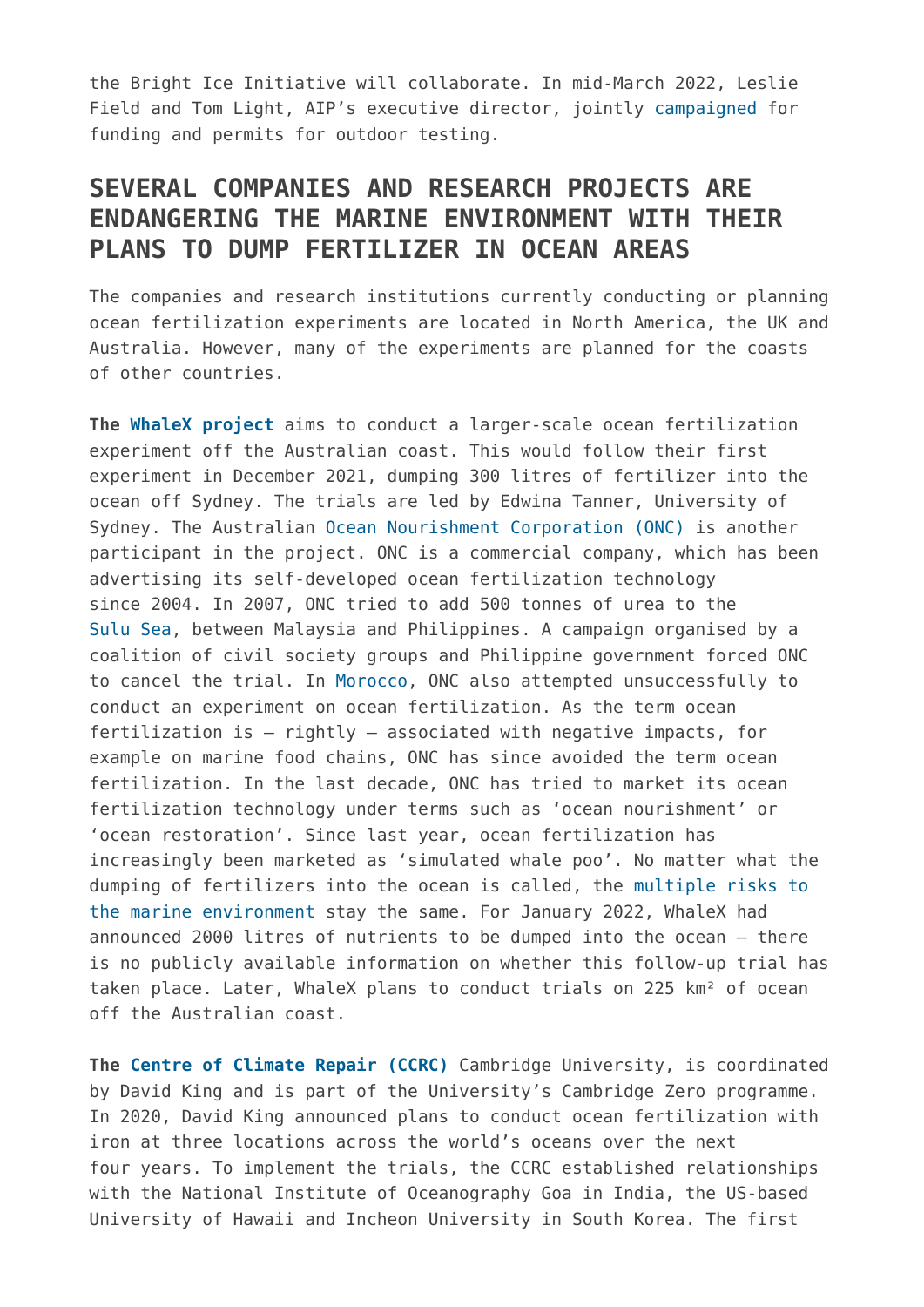trial will be conducted by April 2022 and plans to dump fertilizer into the [Arabian Sea,](https://map.geoengineeringmonitor.org/ggr/ccrc-national-institute-of-oceanography-goa-ocean-fertilization-trial) west of India. Information on the exact location and scale of the trial is not publicly available. The CCRC announced a three-week trial period and plans to mix the fertilizer, which contains nitrates, phosphates and iron, with rice husks. CCRC's Indian research partner, the National Institute of Oceanography Goa, participated in the [LOHAFEX experiment,](https://map.geoengineeringmonitor.org/ggr/lohafex) an ocean fertilization trial conducted in 2009. No trial period has yet been announced for the two planned follow-up trials, off the [South Korean](https://map.geoengineeringmonitor.org/ggr/ccrc-incheon-university-ocean-fertilization-trial) and [Hawaiian coasts](https://map.geoengineeringmonitor.org/ggr/ccrc-university-of-hawaii-ocean-fertilization-trial).

**Russ George, founder of [OPR Alaska Inc.](https://map.geoengineeringmonitor.org/ggr/opr-alaska-(former-planktos-inc-)) (formerly Planktos Inc.)** announced plans for a new ocean fertilization project. This time, he aims to dump 100 tonnes of iron fertilizer into the Gulf of Alaska, south of Kodiak. The trial aims to stimulate the growth of phytoplankton and the phytoplankton is supposed to store carbon as it dies and sinks to the ocean floor. There is no scientific evidence that this works – but there are [warnings from scientists](https://www.geoengineeringmonitor.org/wp-content/uploads/2021/04/ocean-fertilization.pdf) about the possible negative effects of such experiments, including toxic algal blooms. Toxic algal blooms [occur regularly](https://legacy.aoos.org/alaska-hab-network/what-are-habs/) in the Gulf of Alaska, endangering fisheries as well as humans and wildlife. The mere risk that iron fertilization could increase and cause toxic algal blooms is a clear argument against conducting such a trial. Russ George has been trying to conduct ocean fertilization trials since 2002, when his company Planktos conducted a first ocean fertilization trial off [Hawaii.](https://map.geoengineeringmonitor.org/ggr/planktos-(hawaii)) In 2007, protests prevented another trial from being carried out in the waters off the [Canary Islands](https://map.geoengineeringmonitor.org/ggr/planktos-(canary-islands)). In 2008, the company intended to conduct an ocean fertilization trial near the [Galapagos Islands](https://map.geoengineeringmonitor.org/ggr/planktos-(galapagos)), but this was prevented by the governments of Ecuador and Spain. In 2012, Russ George was involved in an ocean fertilization trial in the Pacific Ocean west of the [Haida Gwaii](https://map.geoengineeringmonitor.org/ggr/haida-salmon-restoration-corporation-(hsrc)) Islands. At a [hearing](https://www.akleg.gov/basis/Meeting/Detail?Meeting=SRES%202021-03-08%2015:30:00) before the Alaska Senate on 8 March 2021, Russ George claimed that he had the full support of the Canadian government for the Haida Gwaii trial. The Haida Gwaii Observer [stated](https://www.haidagwaiiobserver.com/local-news/divided-worldviews-at-play-in-debate-over-ocean-fertilization/) in 2018: "*Canada's environment minister called the experiment "rogue science" and launched a legal investigation*". Since around 2020, Russ George has been trying to market ocean fertilization under various company names and websites, including [OPR World Inc.,](https://oprworld.com/) [OPR Alaska](https://www.opralaska.com/), [OPR New England](https://oprnewengland.com/) and [Pasture Partners.](https://www.pasturepartners.com/)

Since 2016, **the Canadian organization [Oceaneos](https://map.geoengineeringmonitor.org/ggr/oceaneos-marine-research-foundation)** is seeking permits from the Chilean government to trial ocean fertilization, aiming to release up to ten tonnes of iron. [In Peru](https://map.geoengineeringmonitor.org/ggr/oceaneos-peru-s-a-c-), Oceaneos has similar plans. Chilean and Peruvian scientists criticised these plans and Oceaneos applications for the trials were not approved. In early 2022, the Oceaneos office in Chile [announced](https://www.oceaneos.org/careers/) a research mission to survey plankton and seawater chemistry in the Humboldt Current off the north coast of Chile. The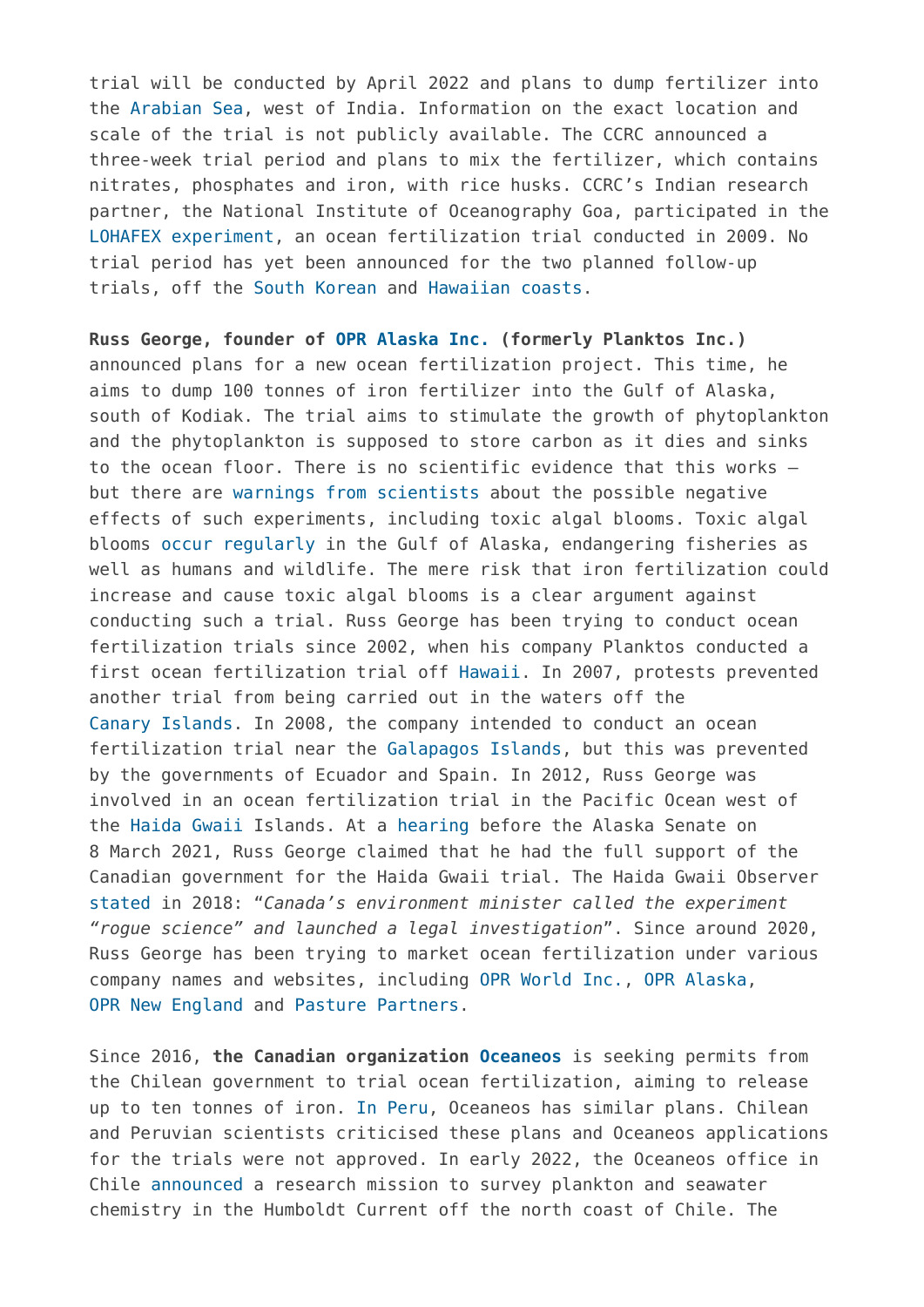research project is expected to last up to eight months and includes a ten-day cruise. Oceaneos is currently recruiting several staff to implement the project. As in Peru in 2020, Oceaneos now appears to have received approval for marine research in Chile. The company's [website](https://www.oceaneos.org/) makes it clear that Oceaneos plans for ocean fertilization are still being considered. Some of the people involved in Oceaneos are the same people who formed the Haida Salmon Restoration Corporation, involved in the 2012 [Haida Gwaii](https://map.geoengineeringmonitor.org/ggr/haida-salmon-restoration-corporation-(hsrc)) ocean fertilization event west of Canada.

In 2010, **the US-based company [CLIMOS Inc.](https://map.geoengineeringmonitor.org/ggr/climos-inc-)** proposed an ocean fertilization trial, aiming to cover four million hectares of ocean surface. CLIMOS raised US\$ 3.5 million, including funds from Tesla founder Elon Musk. Shortly thereafter, the company stopped its plans on the grounds that they had not raised enough funds to carry out the planned experiment. Since 2020, CLIMOS is active again and wants to pour iron into large ocean areas once more. There is no publicly available information on the financing and the exact plans.

Since 2021, the California-based manufacturer of aquarium fertilizer, **[Nualgi America Inc,](https://map.geoengineeringmonitor.org/ggr/nualgi-aquaritin) has promoted** its self-manufactured fertilizers for ocean fertilization under the brand Aquaritin.

### **ENHANCED WEATHERING TRIALS PLAN TO SPREAD GROUND ROCK MATERIAL ALONG COASTS AND ON THE SEA SURFACE**

The **San Francisco-based [Project Vesta](https://map.geoengineeringmonitor.org/ggr/project-vesta-trial)** aims to trial enhanced weathering with mined and ground olivine on an experimental site in the Northern Caribbean, probably on beaches in the Dominican Republic. The trial has already been postponed several times and is currently announced for 2022. In late 2021, the project started [seeking s](https://www.vesta.earth/the-project#Jobs)taff for a site in the northern Caribbean. At the same time, the project is looking for [new](https://map.geoengineeringmonitor.org/ggr/project-vesta-trial) [trial sites](https://map.geoengineeringmonitor.org/ggr/project-vesta-trial), e.g., in the US, France, in the Caribbean, and India.

The **pan-European research project [OceanNETs](https://map.geoengineeringmonitor.org/other/oceannets)** (Ocean-based Negative Emission Technologies) plans to conduct offshore experiments in socalled mesocosms (large test tubes) to dissolve alkaline minerals and test marine enhanced weathering in sea water. The project is coordinated by the GEOMAR Helmholtz Centre for Ocean Research Kiel and conducted in cooperation with 13 partner organisations from Norway, Germany, UK, Finland, Spain and Australia. The [offshore trial](https://map.geoengineeringmonitor.org/ggr/oceannets-(field-trial-in-norway)) is scheduled for May 2022, off Bergen, Norway. An offshore trial [off Gran Canaria](https://map.geoengineeringmonitor.org/ggr/oceannets-(field-trial-in-spain)), Spain, was already completed in 2021. In December 2021, the GEOMAR team [made](https://www.nationalgeographic.co.uk/environment-and-conservation/2021/12/could-crushed-rocks-absorb-enough-carbon-to-curb-global-warming) the following statements on the large-scale use of enhanced weathering: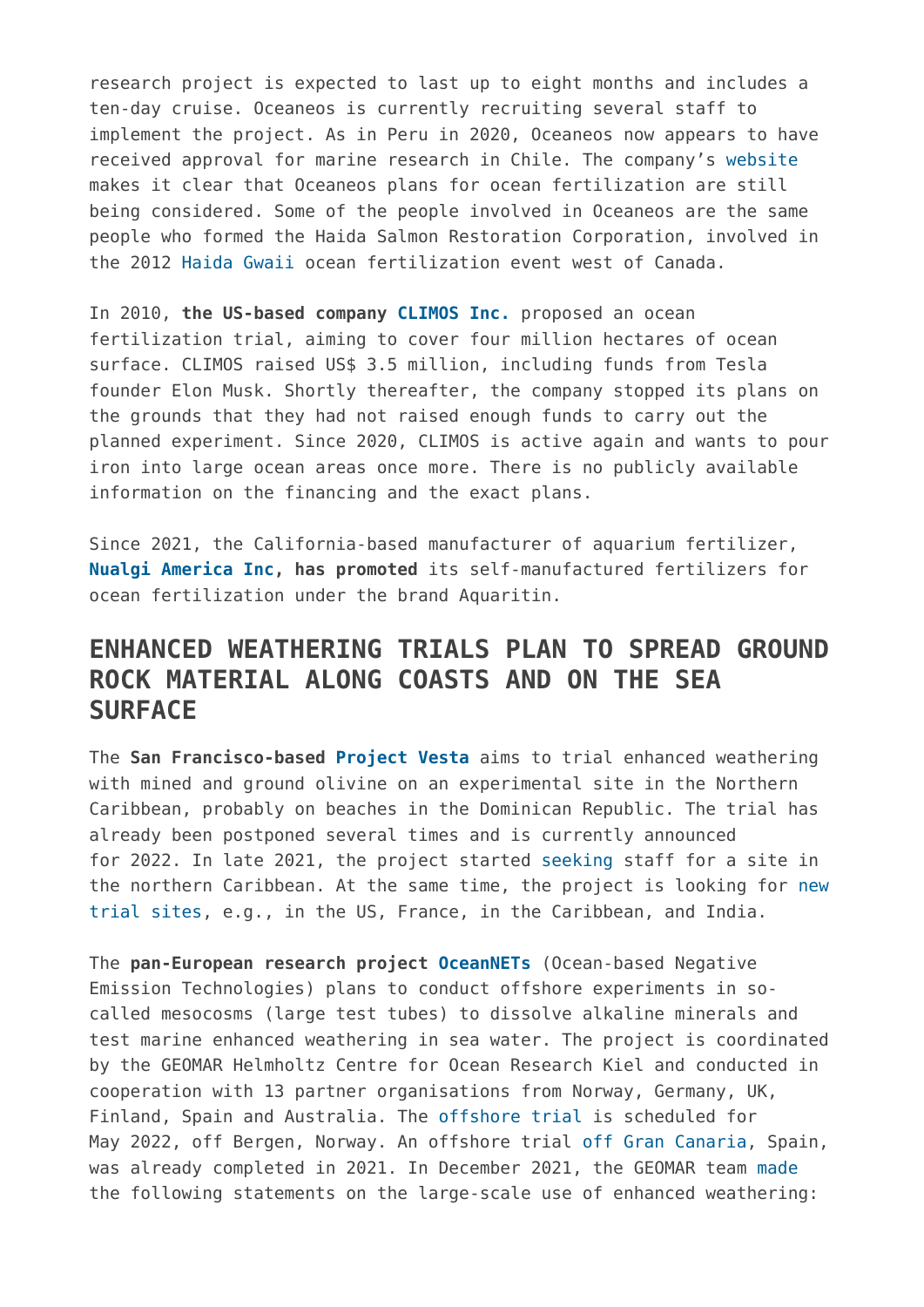- "*Mining, milling, and transporting minerals would require an industry equivalent to coal mining, since sequestering one ton of CO2 would require between one and five tons of mineral*"
- "*We need years to reach a point where we understand the risks to some extent. We will never fully understand those risks*"

GEOMAR is also leading the **German research project [RETAKE](https://map.geoengineeringmonitor.org/other/retake-project)** (Carbon Dioxide Removal by Alkalinity Enhancement: Potential, Benefits and Risks), a project funded by the German Federal Ministry of Education and Research. RETAKE aims to research the potential to increase the alkalinity of seawater by adding finely ground rock, with the intention of binding more CO<sub>2</sub> in seawater. Offshore experiments in mesocosms in the Baltic Sea will be conducted to test ocean alkalinity enhancement in a marine environment. For this purpose, [olivine](https://www.ndr.de/fernsehen/sendungen/ostsee-report/Ostsee-Kieler-Forschungstaucher-im-Wintereinsatz,sendung1226362.html) from Norway is ground into fine rock powder.

#### **CURRENT PLANS TO TEST ARTIFICIAL UPWELLING**

The **New Mexico-based company [Ocean-Based Climate Solutions](https://map.geoengineeringmonitor.org/ggr/ocean-based-climate-solutions-inc)** developed the Oxygenator, an artificial upwelling device with a pipe 2.4 metres in diameter and 400 metres long. In December 2021, the company announced a demonstration-scale trial in [Canary Island](https://map.geoengineeringmonitor.org/ggr/ocean-based-climate-solutions-inc-(canary-islands-trial)) waters for July 2022. There are no exact details yet on the exact location, duration and scale of the trial.

Since 2020, **researchers at Xiamen University**, in Fujian, China conduct the research project Ocean Negative Carbon Emissions [\(ONCE\)](https://map.geoengineeringmonitor.org/other/once-–-ocean-negative-carbon-emissions). The project aims to look into ocean alkalinity enhancement and artificial upwelling. The researchers have set up a test platform to conduct trials in the open ocean, e.g., on artificial upwelling. The upwelling is caused by air bubbles.

The **US-DOE financed [Blue Fields Demonstration Project](https://map.geoengineeringmonitor.org/ggr/blue-fields-demonstration-project)** plans to pilot an artificial upwelling project, aiming to supply a macroalgae farm with nutrients by upwelling Deep Ocean Water. The proposed trial site is about three kilometres offshore of Kailua-Kona, West Hawaii, near Pawai Bay. The upwelling devices include a 40  $m^2$  swimming platform and wave-powered pumps with pipes reaching a depth of up to 300 metres. The project applied for the necessary State and Federal permits for deployment and is designed for a period of three years. Desired start time was October 2019. As of March 2022, there is no sign that the project has started, it still seems to be awaiting approval for the open sea trial.

The **companies Trophic and Seafields Solutions Ltd.** aim to combine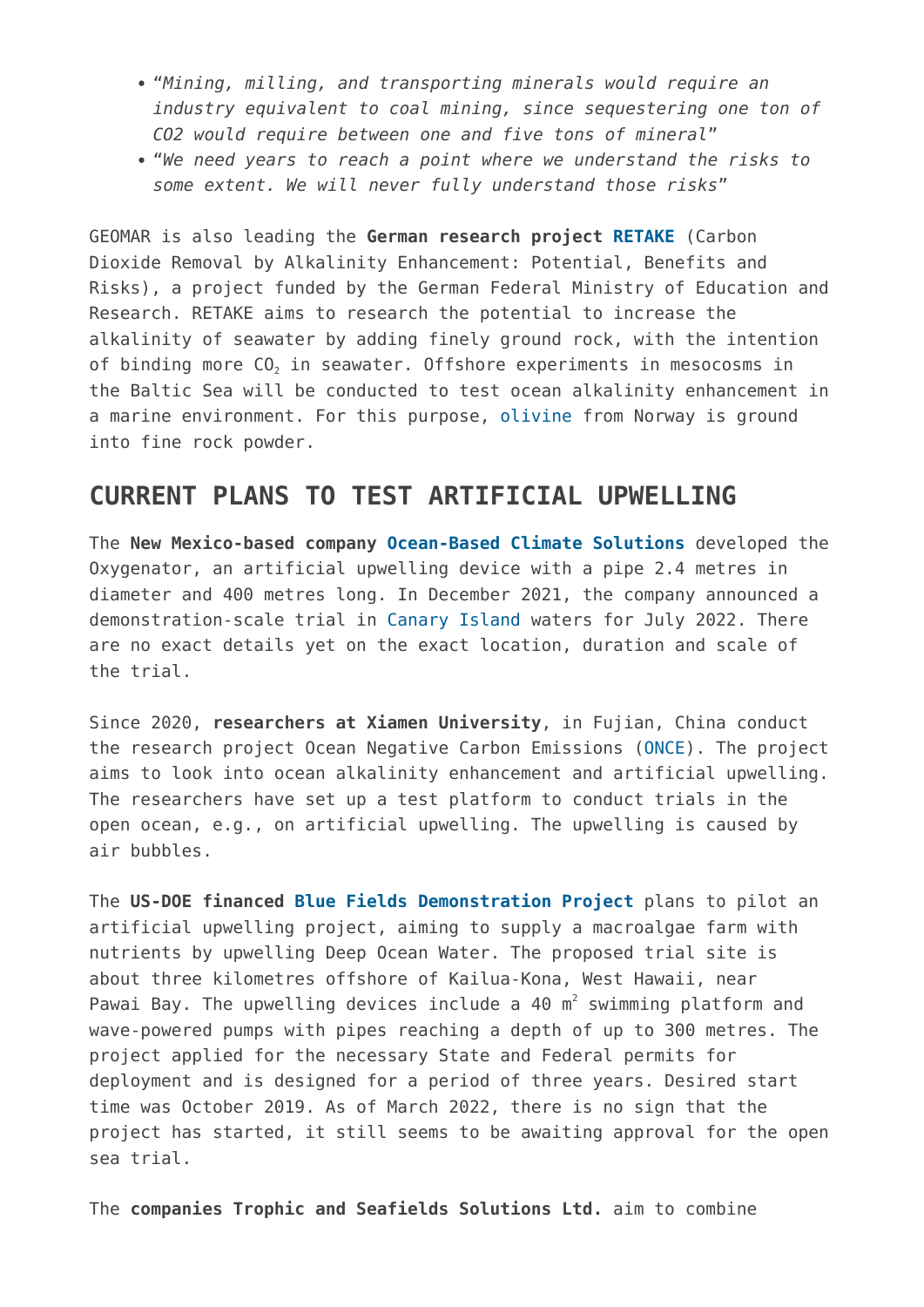artificial upwelling with plans to harvest seaweed in the open ocean and sink the harvested biomass to the seabed as a carbon dioxide removal (CDR) measure. (please see below)

#### **PLANS TO DUMP BIOMASS IN THE OCEAN AS A CDR MEASURE**

**[Running Tide Technologies Inc.](https://map.geoengineeringmonitor.org/other/running-tide-kelp-project)**, a company based in Portland, Maine, founded by Marty Odlin, plans to grow kelp in the open ocean and sink it to the seabed at a depth of 1,000 metres for carbon storage. Since 2018, the company is conducting a pilot trial off the coast of the Gulf of Maine. The trial site is used to grow kelp plants attached to biodegradable buoys. After seven months, the kelp plants are supposed to become too heavy and sink. In January 2022, Running Tide applied for another trial site, about 120 kilometres off the coast of Massachusetts, aiming to conduct a demonstration-scale trial. While awaiting the permission, the company is conducting further research in cooperation with [Ocean Visions Inc.,](https://map.geoengineeringmonitor.org/other/ocean-visions-inc-) an organisation that supports the development and testing of approaches to removing carbon dioxide from the ocean.

The **Californian company [Trophic](https://map.geoengineeringmonitor.org/other/trophic-(trofx))** aims to combine the cultivation of seaweed in the open ocean with a wave-powered artificial upwelling system. The algae biomass is to be sunk in the deep sea for carbon storage, but also used for protein extraction. The company is currently demonstrating a small-scale model project ten kilometres off the coast of New Hampshire, in the [Gulf of Maine](https://map.geoengineeringmonitor.org/other/trophic-gulf-of-maine-trial). However, Trophic intends to build a larger offshore algae farm for biomass production using wavedriven artificial upwelling.

The **UK-based [Seafields Solutions Ltd.](https://map.geoengineeringmonitor.org/other/seafields)**, founded in April 2021, aims to cultivate the fast-growing and invasive seaweed *Sargassum spp.* in the open sea, press the harvested seaweed into bales and sink it into the deep sea. The company intends to combine seaweed cultivation with artificial upwelling, aiming to enhance the nutrient supply. Seafields plans to collaborate with [Carbonwave](https://map.geoengineeringmonitor.org/other/carbonwave-(former-c-combinator)) (former C-Combinator) to explore ways of using sargassum as a raw material, such as a plastic substitute, construction material or filler. The upwelling technology for the trial is to be tested off the coast of [Cape Verde](https://map.geoengineeringmonitor.org/other/seafields-cape-verde-trial) in spring 2023. Around 2023, the first pilot project is expected to take place near [Ascension Island.](https://map.geoengineeringmonitor.org/other/seafields-ascension-island-trial)

It is unclear what [happens](https://inews.co.uk/news/green-farm-plan-new-uk-seaweed-capture-carbon-1372233) to the biomass once it reaches the seabed and whether any sensitive underwater ecosystems may be damaged. In addition, some algae species are invasive, such as the *Sargassum spp.* proposed by Seafields Solution, which is already [causing](https://inews.co.uk/news/green-farm-plan-new-uk-seaweed-capture-carbon-1372233) problems on beaches.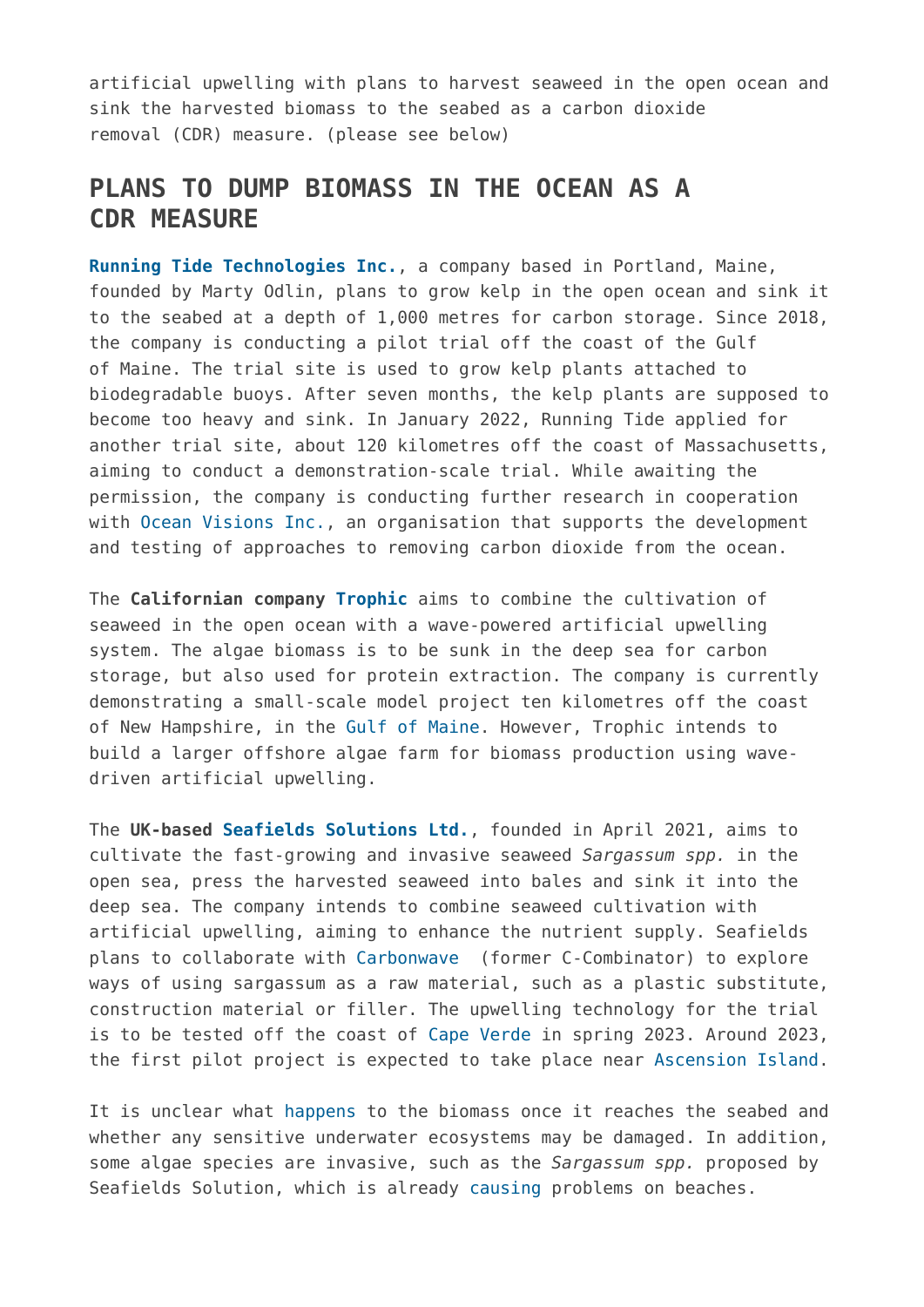#### **FURTHER MARINE GEOENGINEERING PROPOSALS**

The project **Sea Carbon Unlocking and Removal [\(SeaCURE](https://map.geoengineeringmonitor.org/other/seacure))** is led by the University of Exeter (UK) and aims to make seawater temporarily more acidic so that the  $CO<sub>2</sub>$  contained in the water "bubbles out". This  $CO<sub>2</sub>$  is captured, concentrated, compressed and then "stored". The water will be returned to the ocean, where it is supposed to be able to absorb new  $CO<sub>2</sub>$ from the air. The project aims to optimise this approach and test it in a pilot plant. In the long term, SeaCURE hopes to remove CO<sub>2</sub> on a megaton scale.

The **Canadian company [Planetary Technology, Inc.](https://map.geoengineeringmonitor.org/ggr/planetary-technology-(-former-planetary-hydrogen-))** (former Planetary Hydrogen), founded by Greg Rau, Mike Kelland and Brock Battochio, is developing and commercialising a technology described as ocean alkalinity enhancement (OAE). The technology is called SeaOH2 and aims to mimic natural weathering. The SeaOH2 process uses electrolysis to extract hydrogen  $(H_2)$  and oxygen  $(0_2)$  from water – meaning that electricity is used to split water into  $H_2$  and  $O_2$ . By adding a mineral salt derived from alkaline rock tailings, the electrolysis cell also produces a by-product called mineral hydroxide. Planetary states that this alkaline hydroxide, when discharged into the ocean, combines with CO<sub>2</sub> to forms a bicarbonate. This process will now be further researched and developed. The company aims to establish a demonstration plant in Halifax in early 2022 and is conducting research in collaboration with both Dalhousie and Miami University. In March 2022, Planetary [raised](https://www.planetarytech.com/2022/03/17/carbon-removal-startup-planetary-technologies-announces-7-8m-in-funding-offer-of-3000-carbon-credits/) CAD 7.8 million in funding. The SeaOH2 process has been developed at the [U.S. Naval Research Laboratory \(NRL\)](https://map.geoengineeringmonitor.org/other/nrl-co2-extraction-from-sea-water) since 2016. Greg Rau joined the studies at the NRL in 2018 and has been working to commercialize the SeaOH2 process since 2019.

The **German research project [AIMS](https://map.geoengineeringmonitor.org/other/aims3-project)[3](https://map.geoengineeringmonitor.org/other/aims3-project)** (Alternate scenarios, Innovative technologies, and Monitoring approaches for Sub-Seabed Storage of  $CO<sub>2</sub>$ ), funded by the German Federal Ministry of Education and Research and led by the Centre for Marine Environmental Sciences at Bremen University, aims to investigate the storage of  $CO<sub>2</sub>$  in the upper ocean crust. The project is conducted in cooperation with the GEOMAR Helmholtz Centre for Ocean Research, Frauenhofer Institute, and Sea & Sun Technology. AIMS $^3$  seeks to investigate the storage of CO $_2$  in the form of carbonates. Laboratory studies are planned for this purpose, but also investigations in the open sea, in the Mid-Atlantic. The exact location and scope of the field tests have not yet been announced.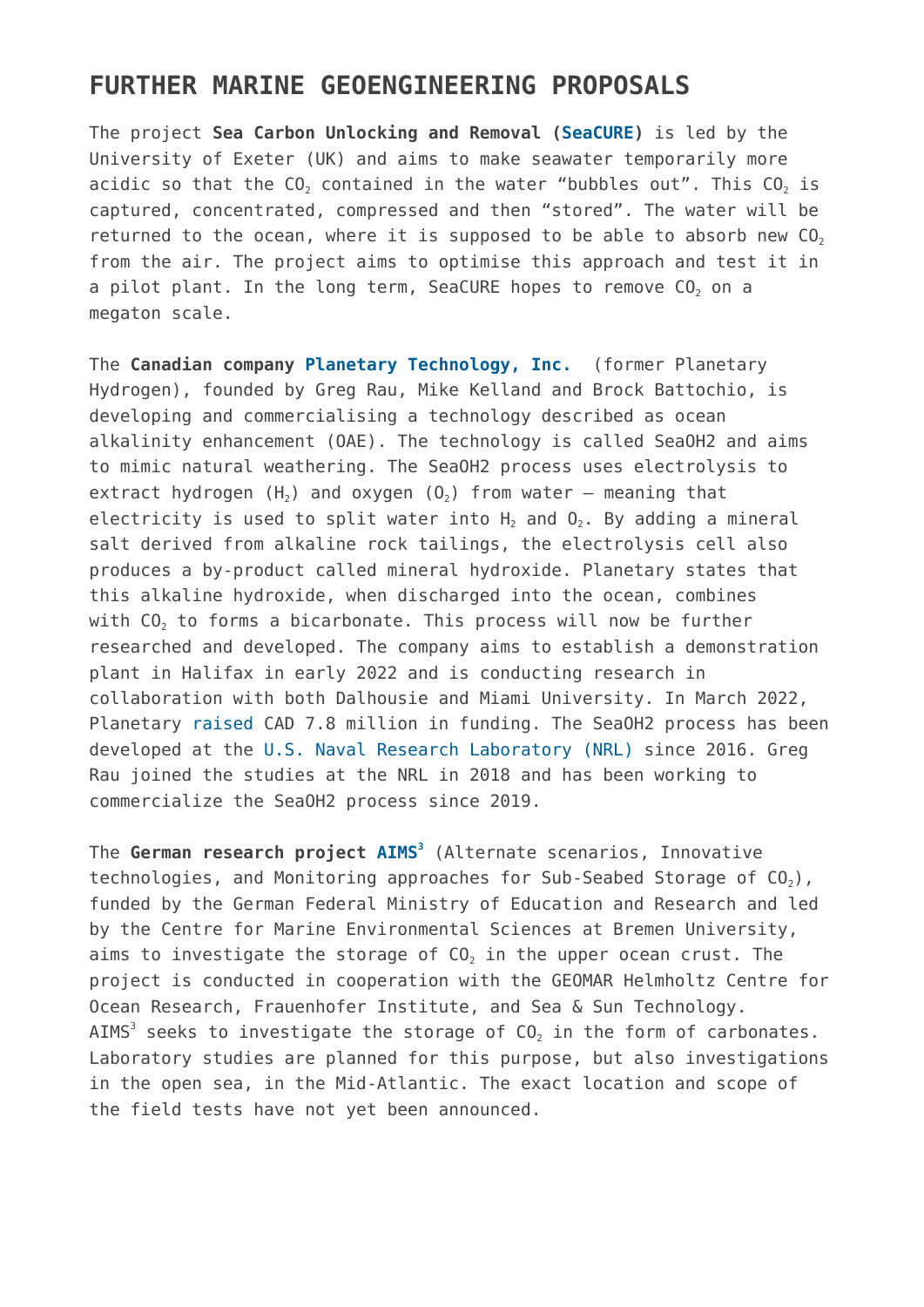# **MARINE GEOENGINEERING – RECENT DEVELOPMENTS IN RESEARCH**

**The [UK greenhouse gas removal programme](https://map.geoengineeringmonitor.org/other/uk-greenhouse-gas-removal-programme)** was launched in in 2017. Since 2021, the programme has been part of the UK's £ 1 billion Net Zero Innovation Portfolio. Within this framework, a number of new calls for proposals have been published since 2021, e.g., on DAC, BECCS and CCUS. In 2022, the first 24 projects were [approved,](https://www.gov.uk/government/publications/direct-air-capture-and-other-greenhouse-gas-removal-technologies-competition/projects-selected-for-phase-1-of-the-direct-air-capture-and-greenhouse-gas-removal-programme#seacure-marine-mediated-anthropogenic-carbon-removal-sea-carbon-unlocking-and-removal) including projects to research CO<sub>2</sub> removal from seawater ([SeaCURE](https://map.geoengineeringmonitor.org/other/seacure)) and ocean alkalinity enhancement ([Planetary Hydrogen Inc.\)](https://map.geoengineeringmonitor.org/ggr/planetary-technology-(-former-planetary-hydrogen-)).

In March 2022, a [kick-off meeting](https://www.allianz-meeresforschung.de/news/premiere-in-lueneburg-cdrmare-forschende-diskutieren-meeresbasierte-methoden-zur-co2-entnahme-aus-der-atmosphaere/) was held with **the research projects of [CDRmare – Marine carbon sinks in decarbonisation pathways](https://map.geoengineeringmonitor.org/other/cdrmare-research-mission)** – a research mission of the German Marine Research Alliance (DAM). In six research projects, CDRmare aims to investigate the CO<sub>2</sub> uptake capacity of the oceans. The research programme was launched in August 2021 and is funded by the German Federal Ministry of Education and Research (BMBF) with € 26 million. Five of the six projects deal with geoengineering technologies such as underground storage of  $CO<sub>2</sub>$  in geological formations ([GEOSTOR](https://map.geoengineeringmonitor.org/other/geostor-project), [AIMS3\)](https://map.geoengineeringmonitor.org/other/aims3-project), artificial upwelling [\(Test-ArtUp](https://map.geoengineeringmonitor.org/other/test-artup-project)) or increasing the alkalinity of seawater ([RETAKE\)](https://map.geoengineeringmonitor.org/other/retake-project). The [ASMASYS](https://map.geoengineeringmonitor.org/other/asmasys-project) project addresses legal, social and ethical aspects of marine greenhouse gas removal (GGR) as well as the political framework for marine GGR and current hurdles for field studies. [GEOMAR](https://map.geoengineeringmonitor.org/other/geomar) leads three of six research projects (Test-ArtUp, GEOSTOR, RETAKE).

**Ocean Visions** was founded in 2019 by various universities and educational institutions in the United States to accelerate the development and testing of ocean-based CDR approaches. In 2021, Ocean Visions launched the Ocean Visions Launchpad – an initiative that provides technical and financial support to selected participants in Elon Musk's [XPRIZE for carbon removal](https://map.geoengineeringmonitor.org/other/xprize-for-carbon-removal-(elon-musk)) competition. The selected teams, announced in February 2022, include [Captura](https://map.geoengineeringmonitor.org/other/captura-(caltech)), [Ebb Carbon,](https://map.geoengineeringmonitor.org/other/ebb-carbon-(former-sea-mate-project)) [Running Tide](https://map.geoengineeringmonitor.org/other/running-tide-kelp-project), [Seafields](https://map.geoengineeringmonitor.org/other/seafields-ascension-island-trial), [TROFX](https://map.geoengineeringmonitor.org/other/trophic-(trofx)).

**[Ebb Carbon](https://map.geoengineeringmonitor.org/other/ebb-carbon-(former-sea-mate-project))** wants to commercialize an approach to bind CO<sub>2</sub> and remove acid from the ocean. The approach seeks to electrochemically convert  $CO<sub>2</sub>$ into bicarbonate and sink the bicarbonate in the deep sea. In this electrochemical process an acid (hydrochloric acid) and a base (sodium hydroxide, NaOH) are produced from seawater. The NaOH solution is returned to the ocean and is intended to increase the ocean's ability to store atmospheric  $CO<sub>2</sub>$  in the form of bicarbonate. The acid will be sold as an industrial product, e.g., for use in mines. The Californian company Ebb Carbon emerged from the SEA MATE (Safe Elevation of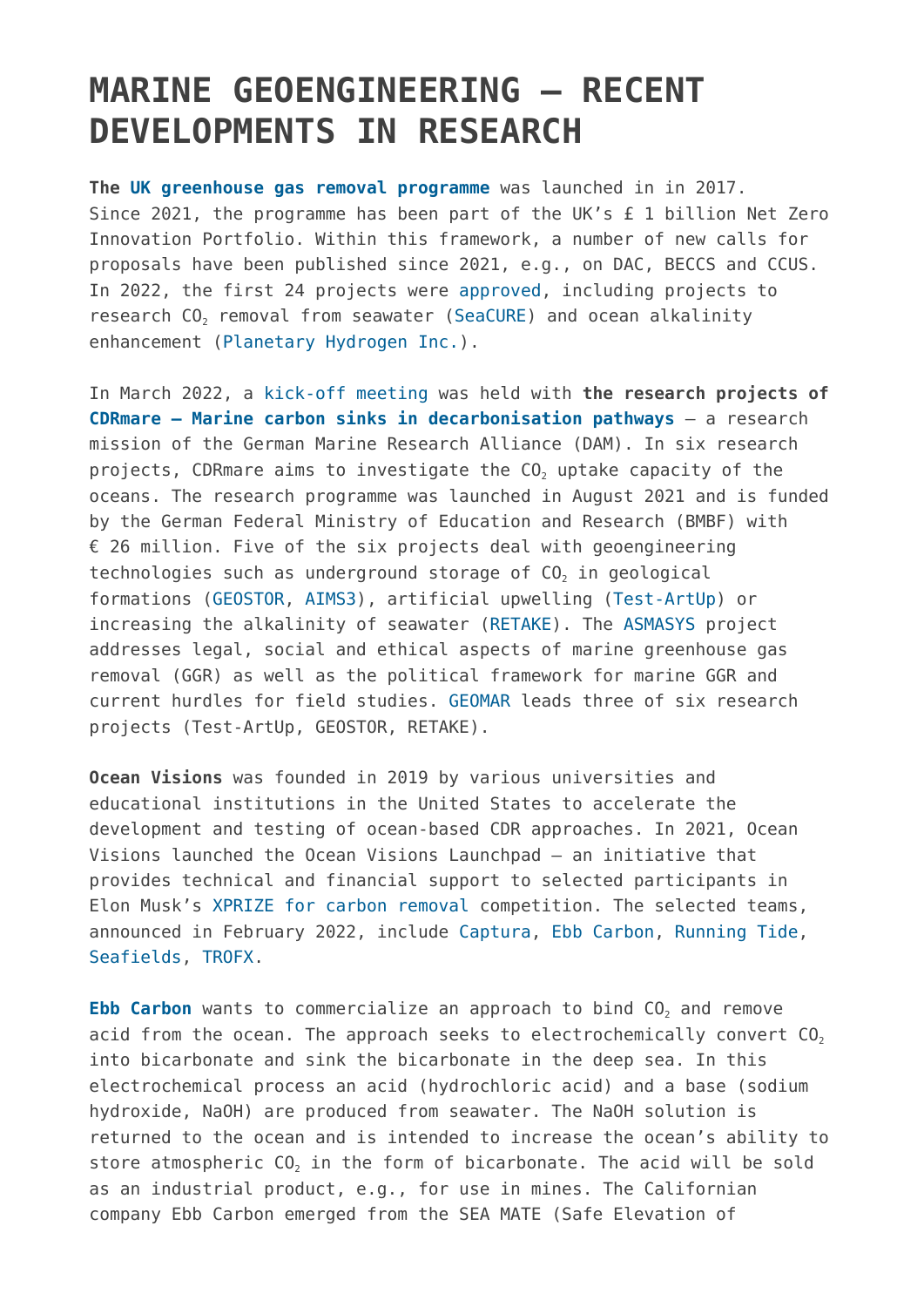Alkalinity for the Mitigation of Acidification Through Electrochemistry) research project in 2021. SEA MATE was conducted by Stony Brook University, the University of Washington and the National Oceanic and Atmospheric Administration (NOAA).

**[Captura](https://map.geoengineeringmonitor.org/other/captura-(caltech))**, launched by the California Institute of Technology (Caltech) in  $\sim$ 2021, aims to develop a CO<sub>2</sub> capture and sequestration technology to capture CO<sub>2</sub> from seawater. The electrochemical approach splits seawater molecules into acids and bases. By shifting the pH in seawater,  $CO<sub>2</sub>$  is supposed to release from carbonates and bicarbonates. Captura plans to capture the dissolved CO<sub>2</sub> and store it "in depleted offshore oil wells and other locations".

The **Swiss-based company [Atmospheric Methane Removal \(AMR AG\)](https://map.geoengineeringmonitor.org/other/atmospheric-methane-removal-(amr-ag))**, founded by Oswald Petersen and around 15 shareholders, proposes to eliminate methane from the atmosphere by introducing iron-salt aerosols (ISA) into the lower atmosphere. ISA is supposed to initiate oxidation processes that convert the greenhouse gas methane into  $CO<sub>2</sub>$  and water molecules. Franz Oeste ([gM-Engineering](https://map.geoengineeringmonitor.org/srm/isa-iron-salt-aerosol-method-field-trial-in-bass-strait)) is a member of the AMR AG's scientific advisory board and the AMR approach is based on the ISA method patented by Franz Oeste. The AMR AG markets the ISA method in several ways – in addition to the AMR AG website, the [Cool Planet Earth](https://cool-planet.earth/) website has been set up. A large part of the AMR board is also involved in the UK-based organisation [Restore Our Climate](https://restoreourclimate.earth/), which advocates the use of the ISA method. ISA is to be released into the atmosphere from drilling platforms to spread over a large area of the ocean. For this purpose, 400-metre-high towers are to be installed on decommissioned drilling platforms. The AMR AG aims to remove half of the world's methane from the atmosphere each year by installing 40 towers and dispersing 1.8 million tonnes of ISA annually. The company has suggested the Pacific Ocean near Chile or the Atlantic Ocean near Namibia as possible locations for the dispersion towers. Marine GGR projects are increasingly moving into the focus of geoengineers, partly because geoengineering projects on land must deal with growing technical and political challenges. Despite the many risks associated with marine geoengineering, the number of companies, research projects and outdoor experiments active in this field is currently increasing. The outdoor experiments stretch from the coasts to the open ocean and are often associated with the input of large quantities of substances, for example chemical fertilisers. The idea of dumping carbon-rich biomass in the ocean is also attracting greater attention. Although many of the research activities and experiments are funded by taxpayers, it is increasingly difficult to obtain information on the planning, progress and results of the projects and experiments. The data situation is often very opaque, one example being the publicly funded MCB trials in